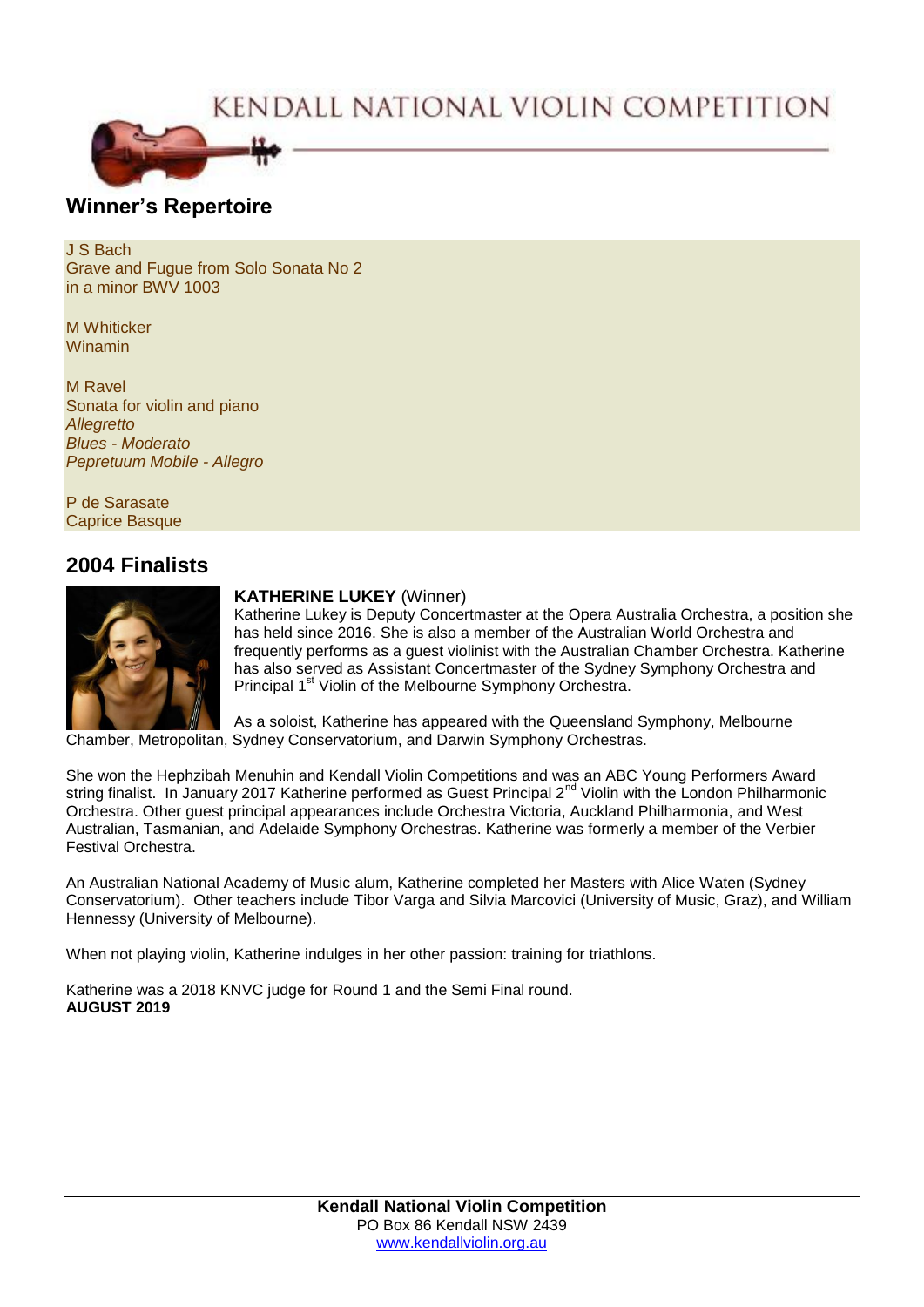

#### **ANYA MUSTON**

Anya completed her Masters degree (with First Class Honours) at the RoyalNorthern College of Music (RNCM) in the UK in 2011, studying with Professor Yair Kless, having completed her Post Graduate Diploma (with distinction) in 2009.

She studied with the assistance of the international postgraduate scholarship from the Associated Board of the Royal Schools of Music, the Dorothy Fraser AYO scholarship and a Musicians Benevolent Fund grant. Anya completed her B. Mus (Performance) at the Sydney Conservatorium in June 2007, where she studied with Wanda Wilkomirska and Philippa Paige.

She was a member of the Australian Youth Orchestra from 2002 to 2007 and was concertmaster of the SBS Youth Orchestra from 2004 to 2007. In 2006 she won the Australian Concerto Competition playing the 1st Shostakovich concerto, and was a finalist

in the Kendall National Violin Competition in 2004. In December 2003, sponsored by SBS, she was a finalist and won a diploma in her first international violin competition, in Moscow. In 2009 Anya was awarded a Gold Medal from the RNCM and was also the winner of the Norman George Violin Scholarship. In 2010 she was a winner of the RNCM concerto competition playing Bartok's 2nd violin concerto. She was awarded 2nd prize and a Certificate of Distinction in the 2011 Matthew Krel Prize.

Anya's public engagements as soloist have included performances of violin concertos by Shostakovich, Mendelssohn, Tchaikovsky, Beethoven, Brahms, Dvorak, Prokofiev, Bartok, Sibelius and Lou Harrison. She has performed in recital in England, Scotland, Switzerland, Austria and Italy.

Anya has joined the 1st violin section of the BBC Philharmonic. **AUGUST 2019**



## **JENNEN NGIAU-KENG**

www.jennen.com.au

Jennen Ngiau-Keng is an entrepreneur who performs regularly with the Melbourne Symphony Orchestra and Tasmanian Symphony Orchestra as a casual violinist. A year after winning the Kendall National Violin Competition in 2006, he started an online shoe business called JENNEN shoes, which has since expanded into an international online business with boutiques in Melbourne, Sydney and Brisbane.

Since 2011, Jennen has directed String Musicians Australia, a string quartet booking agency that has now performed for over one thousand wedding and corporate functions

across Australia.

This year Jennen is performing with the Tasmanian Symphony and Melbourne Chamber Orchestra. "I have two children now, so spending a lot of time with them and working a lot less. " **August 2019**



**RICHARD POLLETT** pollett.id.au/RichardPollett.html

pollett.id.au/RichardPollett.html

It was with very great sadness that we learnt that Richard Pollett died tragically on 27/9/11 in a bicycle accident. He will always be remembered by the Kendall National Violin Competition "family".

Richard touched the hearts and lives of many people. There are numerous awards and tributes in his memory listed on his memorial website. The Richard Pollett Memorial Award was established by family and close friends in association with the Australian Youth Orchestra. Past winners include the inaugural winner, Glenn Christensen (KNVC 2009 winner) in 2012, Liisa Pallandi (KNVC 2010 winner) in 2013, Zoe Freisberg (KNVC 2016

winner) in 2014, Rollin Zhao (KNVC 2014 finalist) in 2015 and Kyla Matsuura-Miller ( KNVC 2016 finalist) in 2016.

**The Kendall National Violin Competition has established a sonata prize** in Richard's memory. Winners have been James Dong, inaugural winner in 2012, Grace Clifford in 2013, Josephine Chung in 2014, Tiffany Cheng in 2015; Kyla Matsuura-Miller in 2016 and Riley Skevington in 2017 Queensland Youth Orchestras (QYO)

**Kendall National Violin Competition** PO Box 86 Kendall NSW 2439 [www.kendallviolin.org.au](http://www.kendallviolin.org.au/)